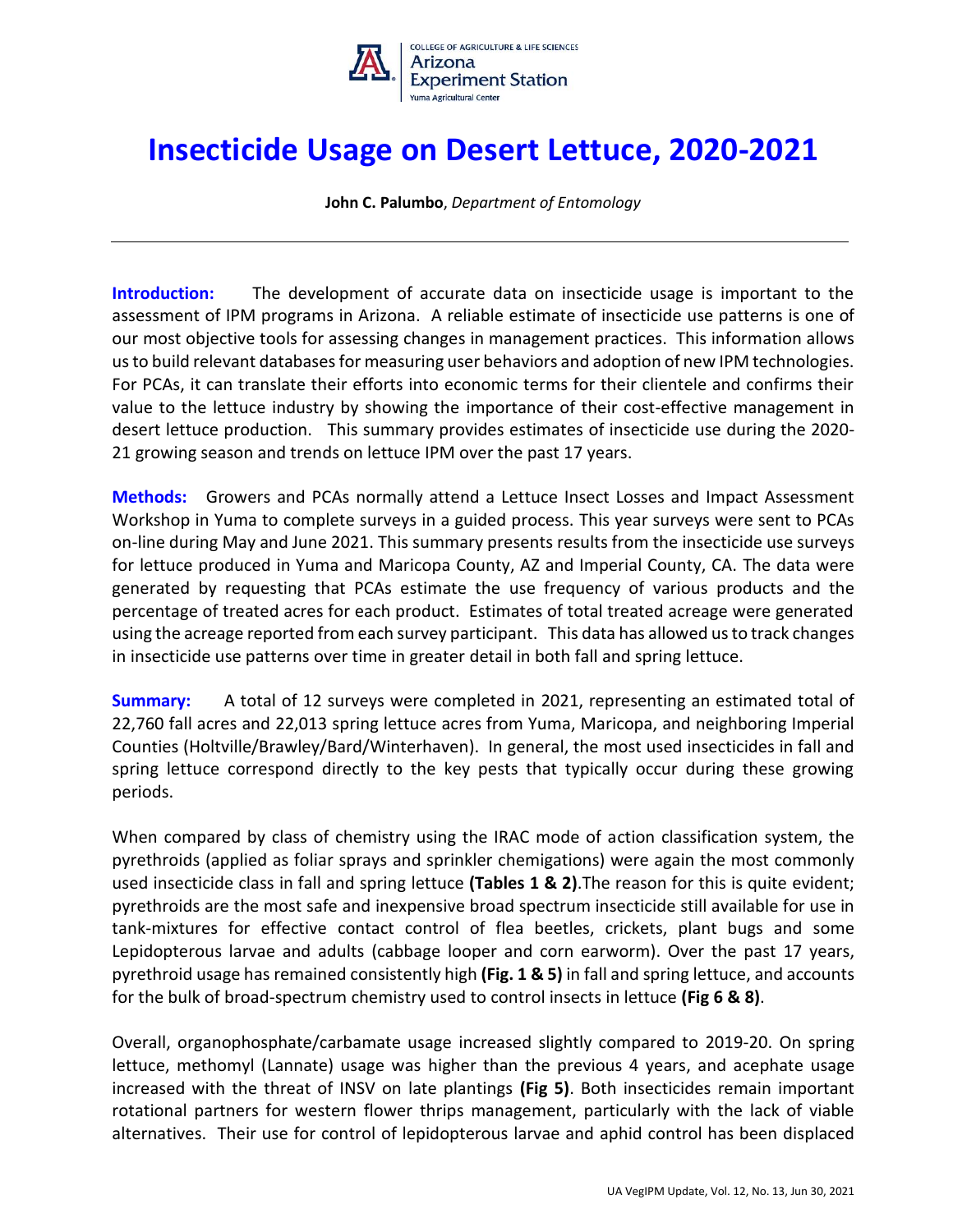primarily by several reduced-risk chemistries, and as noted above, pyrethroids provide a safer, more cost-effective broad-spectrum alternative.

The spinosyns remain the second most used class of insecticides, where 100% of the responding PCAs indicated that they used Radiant on fall lettuce in 2020-21 **(Table 1 and 2).** Radiant usage against both lepidopterous larvae **(Figure 1)** and thrips **(Figure 5)** has remained steady over the past 17 years, averaging over 2 sprays per treated acre. This is presumably due to the early Lep pressure experienced in the fall and the late occurring thrips pressure this spring.

The Diamides (Coragen, Besiege, Minecto Pro, Exirel and Verimark, and Harvanta) were a commonly used chemistry in fall and spring lettuce **(Table 1 and 2).** PCAs have steadily incorporated this new chemical class into their Lepidopterous larvae management programs since becoming available in 2008, and diamides were applied to over 80% of the fall lettuce acreage (**Fig 1)**. Among the diamides, Coragen as a foliar spry was the most used, and a new 3<sup>rd</sup> generation diamide Harvanta (cyclaniliprole) was the second most used diamide. Belt/Vetica use was not reported in lettuce in 2020-21, and we presume existing stocks have been exhausted. Dimaide soil usage decreased in 2020, and Verimark use was not reported (Table 3). The 2<sup>nd</sup> generation diamide cyantraniliprole pre-mixture, Minecto Pro, was used on about 10% of the seasonal acers, and slightly more than its diamide counterpart, Exirel.

Another important class of chemistry used in fall and spring lettuce are the neonicotinoids-4A (the 3<sup>rd</sup> most used chemistry in lettuce in 2020-21) driven primarily by soil-applied imidacloprid for whiteflies and aphids **(Figures 3, 4 & 8)**. The usage of imidacloprid on both fall and spring lettuce has increased markedly since 2009, and increased last season where it was on 80% of fall and spring acres **(Table 3-4).** Foliar neonicotinoid usage increased slightly last season on fall lettuce was down in the spring. However, Movento was applied on a greater number of spring acers in 2020-21 and remains second most used product for sucking insect control **(Fig 4 and 8)**. Sequoia, Sivanto, and PQZ accounted for significant usage this spring and were applied to 33.3,23.9, and 19.2 % of the acreage, respectively. Torac usage was up slightly last spring for thrips management but was only used on less than 2% of the acreage **(Fig 5).** 

From an IPM perspective, the local produce industry continues to make great strides in minimizing environmental impacts in lettuce production by continuing to incorporate the newer reduced-risk insecticides into their insect management programs. To date there have been no been no major incidents of field failures or measurable lack of insect susceptibility with these compounds in lettuce due largely to the judicious usage of the key products. This has occurred due to the availability of multiple modes of actions with cost-effective activity against most key pests, and the conscientious efforts of PCAs to alternate application of these chemistries during the crop season. Although the broad spectrum, consumer–friendly pyrethroids have been the predominant chemistry applied to lettuce, for the past eight seasons PCAs treated a greater percentage of their lettuce acreage with selective, reduced-risk products than with the broadly toxic, OP/ carbamate and chemistries **(Fig 8 & 9)**.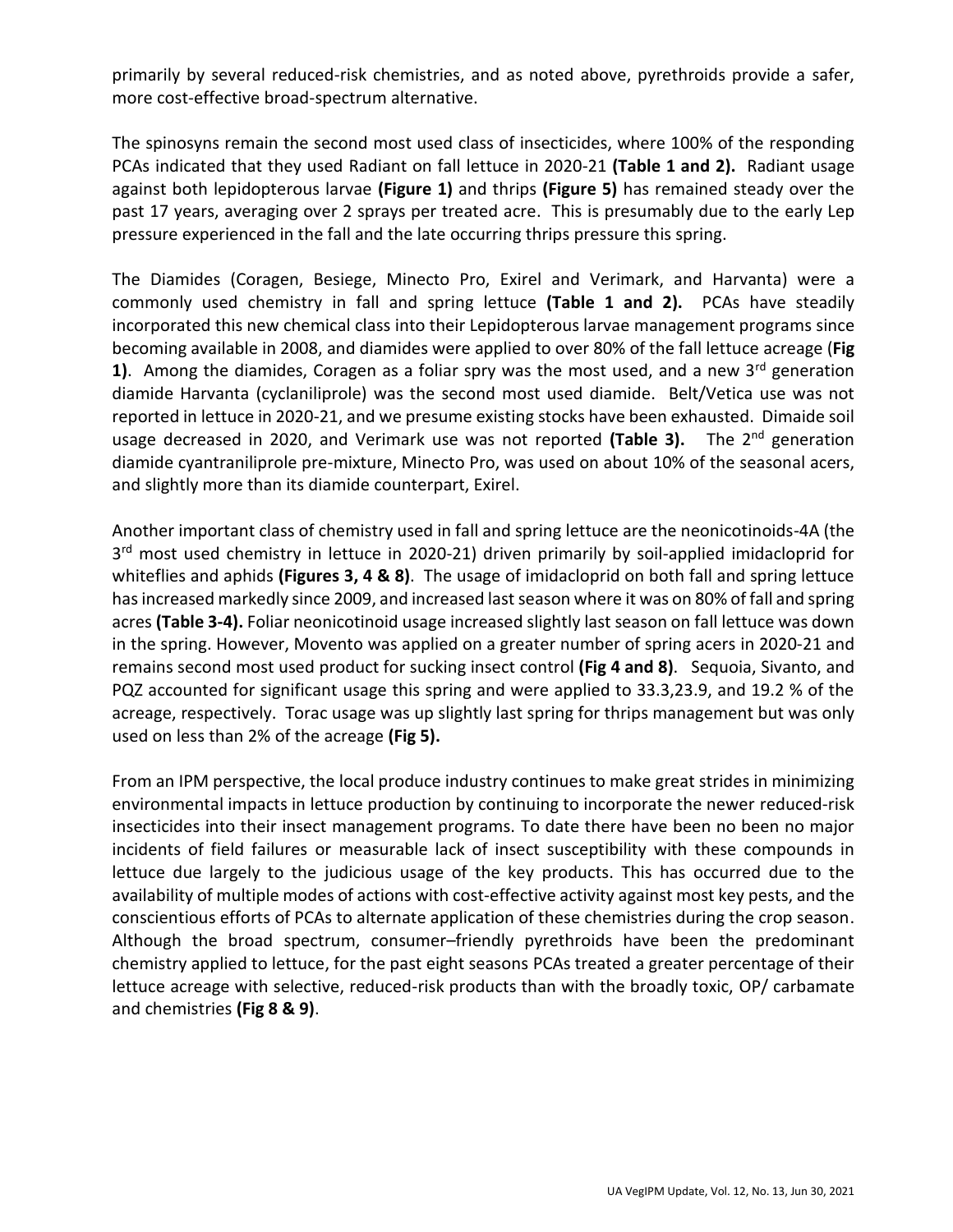## **Conclusions**

In conclusion, selective, reduced risk insecticides will continue to play an increasing role in management of insect pests in desert lettuce. As new active ingredients become available, the industries reliance on the broadly toxic organophosphate and carbamate compounds will likely decline. The availability of new modes of action with activity against western flower thrips would certainly reduce the industries reliance on OPs and carbamates. Fortunately, there are several experimental active ingredients being developed by industry that have shown good residual control of thrips larvae. Because of the intensive pest spectrum that PCAs face in the desert, coupled with the demands for high quality, cosmetically aceptable lettuce, there will still be a need for broad spectrum products (i.e., pyrethroids). A note of caution though, given the importance of the pyrethroids and the trends in their heavy usage, PCAs should only use them when necessary to preserve their susceptibility.

*Acknowledgement: Special thanks go out to all the PCAs and growers who took time away from their busy schedules to participate in these surveys over the 17 years. This is particularly appreciated this year. Without your efforts, this historical data would not exist.*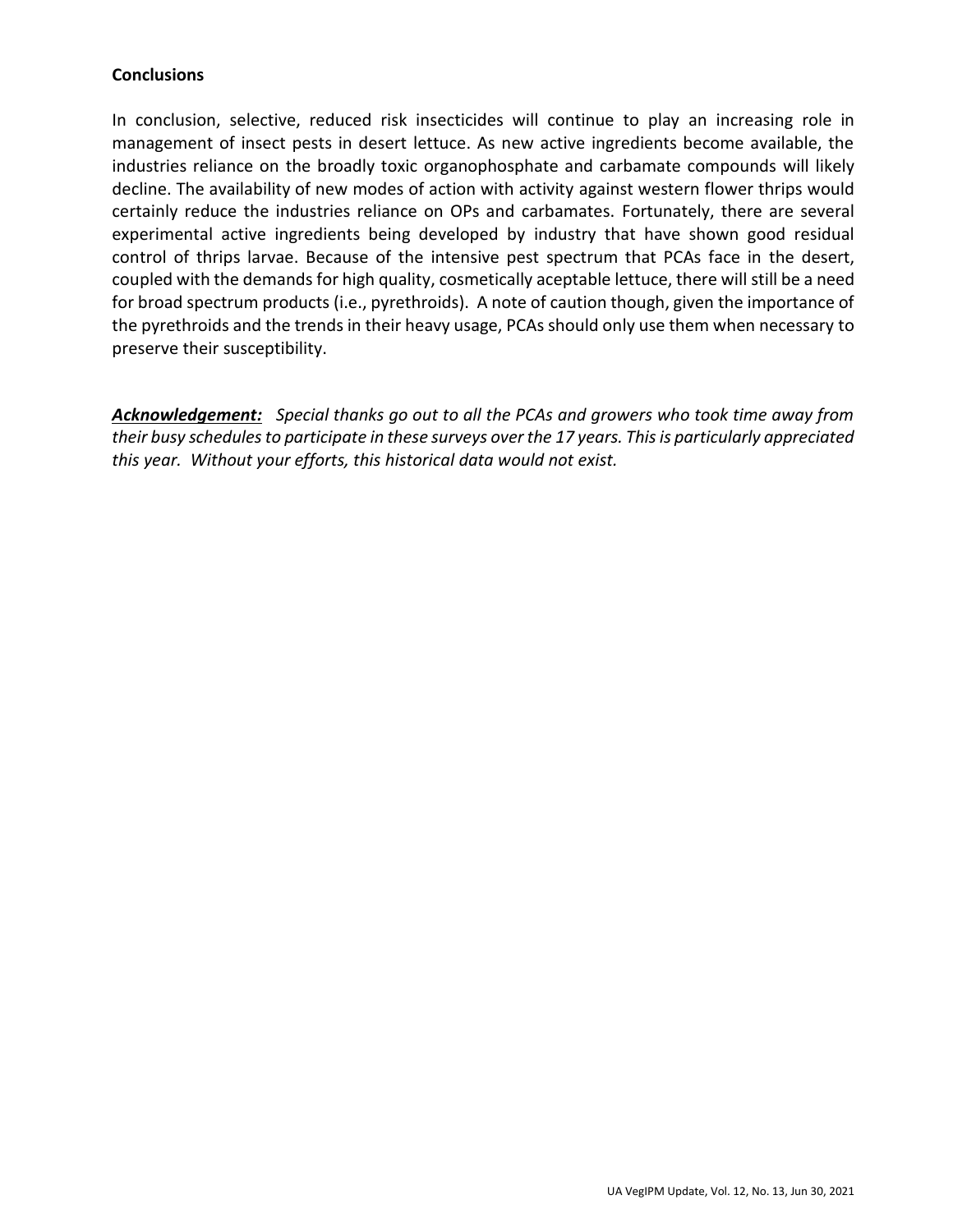**Table 1**. The top insecticide chemistries used on Fall Lettuce, 2020

|                                      | Fall Lettuce, 2020 |                 |         |              |                      |
|--------------------------------------|--------------------|-----------------|---------|--------------|----------------------|
|                                      |                    | % PCA's         | %       |              |                      |
|                                      | <b>IRAC</b>        | <b>Using</b>    | treated | No.          | Treated <sup>1</sup> |
| <b>Insecticide Chemistry</b>         | group              | <b>Products</b> | acres   | applications | acres                |
| <b>Carbamates</b>                    | 1A                 | 50              | 21.9    | 1.1          | 5,995                |
| Organophosphates                     | 1B                 | 16.6            | 8.7     | $\mathbf{1}$ | 1,890                |
| Pyrethroids - Foliar                 | 3A                 | 100             | 98.2    | 3.3          | 79,070               |
| Pyrethroids - Chemigation            | 3A                 | 100             | 58.7    | $\mathbf{1}$ | 13,358               |
| <b>Pyrethroids - Total</b>           |                    |                 |         |              |                      |
| <b>Neonicotinoids -Soil</b>          | 4A                 | 100             | 80.6    | $\mathbf{1}$ | 18,353               |
| <b>Neonicotinoids - Foliar</b>       | 4A                 | 100             | 19.5    | $\mathbf{1}$ | 4,448                |
| <b>Neonicotinoids - Total</b>        |                    |                 |         |              |                      |
| <b>Sulfoxamines</b>                  | 4C                 | 16.6            | 2.2     | $\mathbf{1}$ | 510                  |
| <b>Butenolides</b>                   | 4D                 | 16.6            | 3.6     | $\mathbf{1}$ | 780                  |
| <b>Spinosyns</b>                     | 5                  | 100             | 99.5    | 2.1          | 46,133               |
| <b>Avermectins</b>                   | 6                  | 91.7            | 57.2    | 1.2.         | 16,960               |
| JH mimic                             | 7C                 | $\mathbf 0$     | 0       | 0            | $\overline{0}$       |
| <b>Selective feeding blockers</b>    | 9B                 | 8.3             | 0.8     | $\mathbf{1}$ | 175                  |
| <b>Selective feeding blockers</b>    | 9D                 | 8.3             | 0.8     | $\mathbf{1}$ | 175                  |
| <b>Selective feed blockers-Total</b> |                    |                 |         |              |                      |
| <b>Chitin Synthesis inhibitor</b>    | 16                 | $\mathbf 0$     | 0       | 0            | 0                    |
| <b>Ecdysone agonists</b>             | 18                 | 25              | 15.9    | $\mathbf{1}$ | 3,624                |
| <b>METI</b> inhibitors               | 21                 | 0               | 0       | 0            | 0                    |
| <b>Na channel blockers</b>           | 22                 | 8.3             | 0.1     | $\mathbf{1}$ | 25                   |
| <b>Tetramic acids</b>                | 23                 | 25              | 3       | $\mathbf{1}$ | 680                  |
| Diamides -Soil                       | 28                 | 16.6            | 7.2     | $\mathbf{1}$ | 1,650                |
| Diamides-Foliar                      | 28                 | 83.3            | 65      | $1.1\,$      | 17,509               |
| <b>Diamides-Total</b>                |                    |                 |         |              | 19,159               |
| <b>Chordotonal organ modulators</b>  | 29                 | 8.3             | 0.8     | $\mathbf{1}$ | 175                  |

*<sup>1</sup> Total acres treated estimated by multiplying: % acres treated \* number of times treated \* acreage estimated by participating PCAs in the survey.*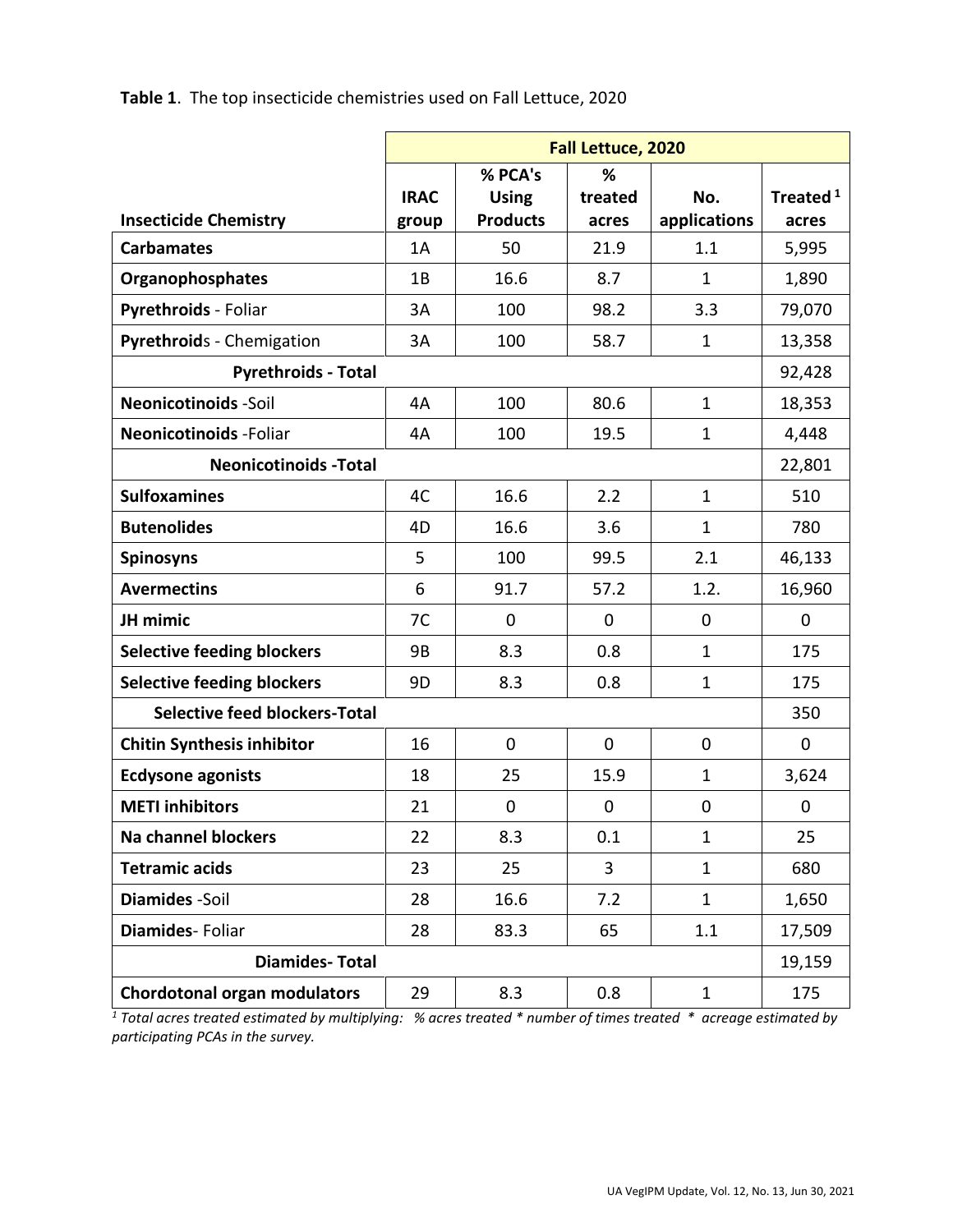|                                         | <b>Spring Lettuce, 2021</b> |                 |             |              |                      |
|-----------------------------------------|-----------------------------|-----------------|-------------|--------------|----------------------|
|                                         |                             | % PCA's         | %           |              |                      |
|                                         | <b>IRAC</b>                 | <b>Using</b>    | treated     | No.          | Treated <sup>1</sup> |
| <b>Insecticide Chemistry</b>            | group                       | <b>Products</b> | acres       | applications | acres                |
| <b>Carbamates</b>                       | 1A                          | 83.3            | 46.2        | 1.4          | 19,527               |
| Organophosphates                        | 1B                          | 41.7            | 6.7         | $\mathbf{1}$ | 1185                 |
| Pyrethroids - Foliar                    | 3A                          | 100             | 96.3        | 2.8          | 65,741               |
| Pyrethroids - Chemigation               | 3A                          | 16.6            | 18.1        | $\mathbf{1}$ | 3,987                |
| <b>Pyrethroids - Total</b>              |                             |                 |             |              | 69,728               |
| <b>Neonicotinoids -Soil</b>             | 4A                          | 100             | 80          | $\mathbf{1}$ | 17,600               |
| <b>Neonicotinoids - Foliar</b>          | 4A                          | 33              | 22.2        | $\mathbf 1$  | 4,880                |
| <b>Neonicotinoids - Total</b>           |                             |                 |             |              |                      |
| <b>Sulfoxamines</b>                     | 4C                          | 83.3            | 33.3        | 1.1          | 7,900                |
| <b>Butenolides</b>                      | 4D                          | 83.3            | 23.9        | 1.1          | 5,824                |
| <b>Spinosyns</b>                        | 5                           | 100             | 99.4        | 2.3          | 47,426               |
| <b>Avermectins</b>                      | 6                           | 58.3            | 21.9        | 1            | 4,820                |
| JH mimic                                | 7C                          | 16.6            | 1.1         | 1            | 232                  |
| <b>Selective feeding blockers</b>       | 9B                          | 33.3            | 19.2        | 1.3          | 7,070                |
| <b>Selective feeding blockers</b>       | 9D                          | 33.3            | 5.8         | 1            | 1,286                |
| <b>Selective feeding blockers-Total</b> |                             |                 |             |              | 8,356                |
| <b>Chitin Synthesis inhibitor</b>       | 16                          | $\mathbf 0$     | $\mathbf 0$ | $\mathbf 0$  | $\pmb{0}$            |
| <b>Ecdysone agonists</b>                | 18                          | 25              | 17.9        | 1            | 3,936                |
| <b>METI</b> inhibitors                  | 21                          | 8.3             | 3.6         | 1            | 800                  |
| <b>Na channel blockers</b>              | 22                          | 8.3             | 0.2         | $\mathbf{1}$ | 36                   |
| <b>Tetramic acids</b>                   | 23                          | 100             | 64          | 1.1          | 17,223               |
| Diamides -Soil                          | 28                          | $\mathbf 0$     | $\mathbf 0$ | $\mathbf 0$  | $\mathbf 0$          |
| Diamides-Foliar                         | 28                          | 75              | 45.1        | 1.1          | 13,355               |
| <b>Diamides-Total</b>                   |                             |                 |             |              | 13,355               |
| <b>Chordotonal organ modulators</b>     | 29                          | 58.3            | 19.2        | $\mathbf{1}$ | 4228                 |

*<sup>1</sup> Total acres treated estimated by multiplying: % acres treated \* number of times treated \* acreage estimated by participating PCAs in the survey.*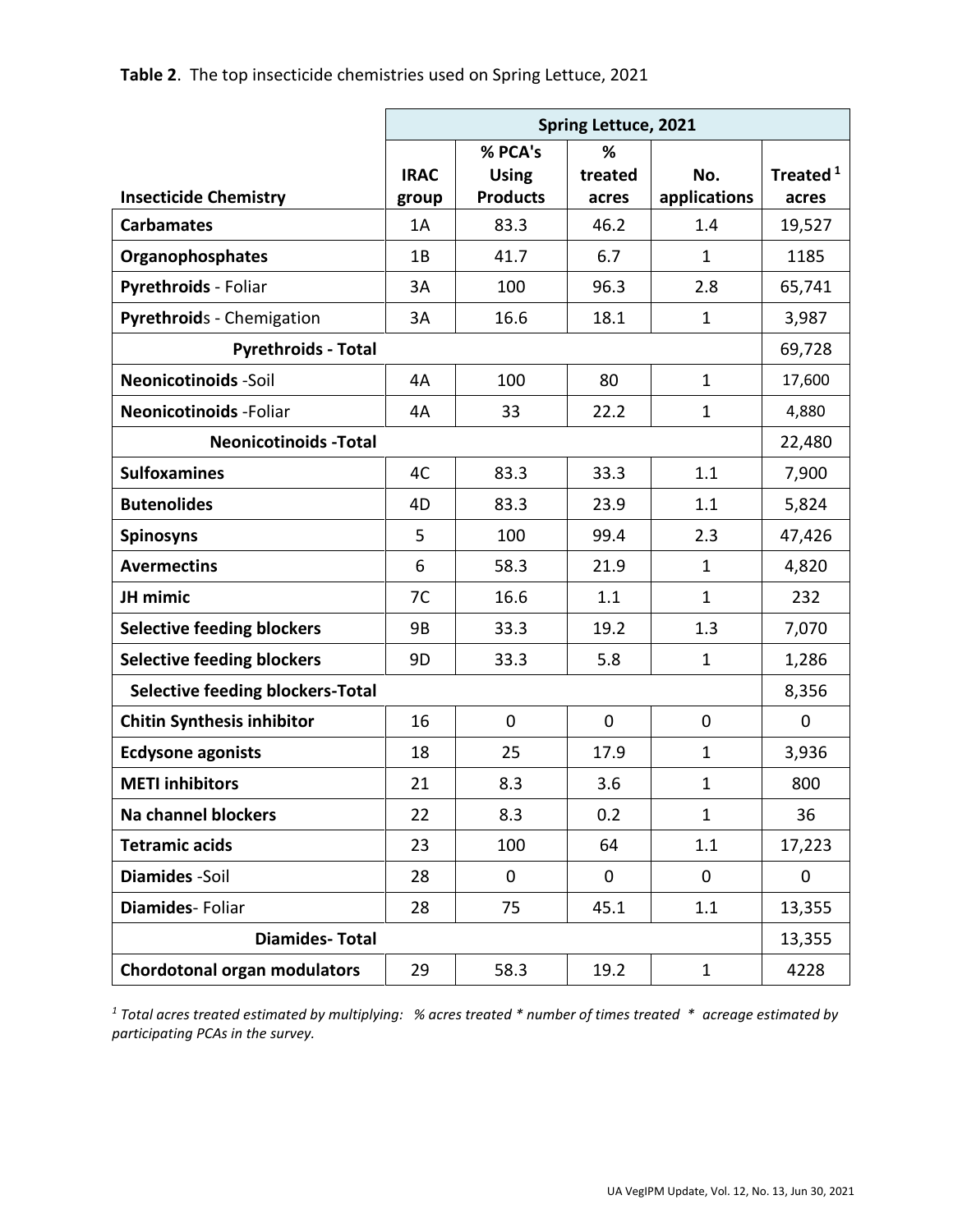|                            | Fall Lettuce, 2020 |                |             |              |                      |
|----------------------------|--------------------|----------------|-------------|--------------|----------------------|
|                            | <b>IRAC</b>        | % PCA's Using  | % Treated   | No.          | Treated <sup>1</sup> |
| <b>Insecticide Product</b> | group              | <b>Product</b> | acres       | applications | acres                |
| Pyrethroids - Foliar       | 3A                 | 100            | 98.2        | 3.3          | 75,548               |
| Radiant                    | 5                  | 100            | 99.5        | 2.1          | 46,133               |
| Imidacloprid-Soil          | 4A                 | 100            | 80.6        | 1.0          | 18,353               |
| Proclaim                   | 6                  | 75.0           | 47.1        | 1.2          | 14,660               |
| Pyrethroids - Chemigation  | 3A                 | 100            | 58.7        | 1.0          | 13,358               |
| Harvanta                   | 28                 | 33.3           | 15.2        | 1.3          | 6,445                |
| Lannate (methomyl)         | 1A                 | 50.0           | 21.9        | 1.1          | 5,995                |
| Coragen (Foliar)           | 28                 | 50.0           | 21.6        | 1.0          | 5,067                |
| Intrepid                   | 18                 | 25.0           | 15.9        | 1.0          | 3,624                |
| <b>Besiege</b>             | $28+3A$            | 41.7           | 15.5        | 1.0          | 3,522                |
| <b>Endigo</b>              | $4A+3A$            | 16.6           | 11.4        | 1.0          | 2,600                |
| <b>Minecto Pro</b>         | $28 + 6$           | 25.0           | 10.1        | 1.0          | 2,300                |
| Orthene (acephate)         | 1B                 | 16.6           | 8.5         | 1.0          | 1,850                |
| <b>Assail</b>              | 4A                 | 8.3            | 7.7         | 1.0          | 1,750                |
| Coragen (Soil)             | 28                 | 16.6           | 7.2         | 1.0          | 1,650                |
| <b>Sivanto</b>             | 4D                 | 16.6           | 3.6         | 1.0          | 780                  |
| Movento                    | 28                 | 25.0           | 3.0         | 1.0          | 680                  |
| Sequoia                    | 4C                 | 16.6           | 2.2         | 1.0          | 510                  |
| <b>PQZ</b>                 | 9B                 | 8.3            | 0.8         | 1.0          | 175                  |
| <b>Versys</b>              | 9D                 | 8.3            | 0.8         | 1.0          | 175                  |
| <b>Beleaf</b>              | 29                 | 8.3            | 0.8         | 1.0          | 175                  |
| <b>Exirel (foliar)</b>     | 28                 | 16.6           | 0.8         | 1.0          | 175                  |
| Venom / Scorpion (foliar)  | 4A                 | 8.3            | 0.4         | 1.0          | 98                   |
| <b>Dimethoate</b>          | 1A                 | 8.3            | 0.2         | 1.0          | 40                   |
| <b>Avaunt</b>              | 22                 | 8.3            | 0.1         | 1.0          | 24                   |
| Senstar                    | $23+7C$            | 0              | $\mathbf 0$ | 0            | 0                    |
| <b>Torac</b>               | 21.0               | 0              | $\mathbf 0$ | 0            | 0                    |
| Imidacloprid (foliar)      | 4A                 | 0              | 0           | 0            | 0                    |
| Venom / Scorpion (soil)    | 4A                 | $\overline{0}$ | $\mathbf 0$ | 0            | 0                    |
| <b>Verimark (soil)</b>     | 28                 | 0              | $\mathbf 0$ | 0            | 0                    |
| <b>Malathion</b>           | 1B                 | $\mathbf 0$    | $\mathbf 0$ | 0            | $\pmb{0}$            |
| <b>Actara</b>              | 4A                 | 0              | $\mathbf 0$ | 0            | 0                    |
| <b>Oberon</b>              | 23                 | 0              | 0           | 0            | 0                    |
| <b>Knack</b>               | 7C                 | 0              | $\mathbf 0$ | 0            | 0                    |
| <b>Courier</b>             | 16                 | 0              | 0           | 0            | 0                    |
| <b>Fulfill</b>             | 9B                 | 0              | $\mathbf 0$ | 0            | 0                    |
| Agri-Mek (abamectin)       | 6                  | 0              | $\pmb{0}$   | $\pmb{0}$    | 0                    |

*<sup>1</sup> Total acres treated estimated by multiplying: % acres treated \* number of times treated \* acreage estimated by participating PCAs in the survey.*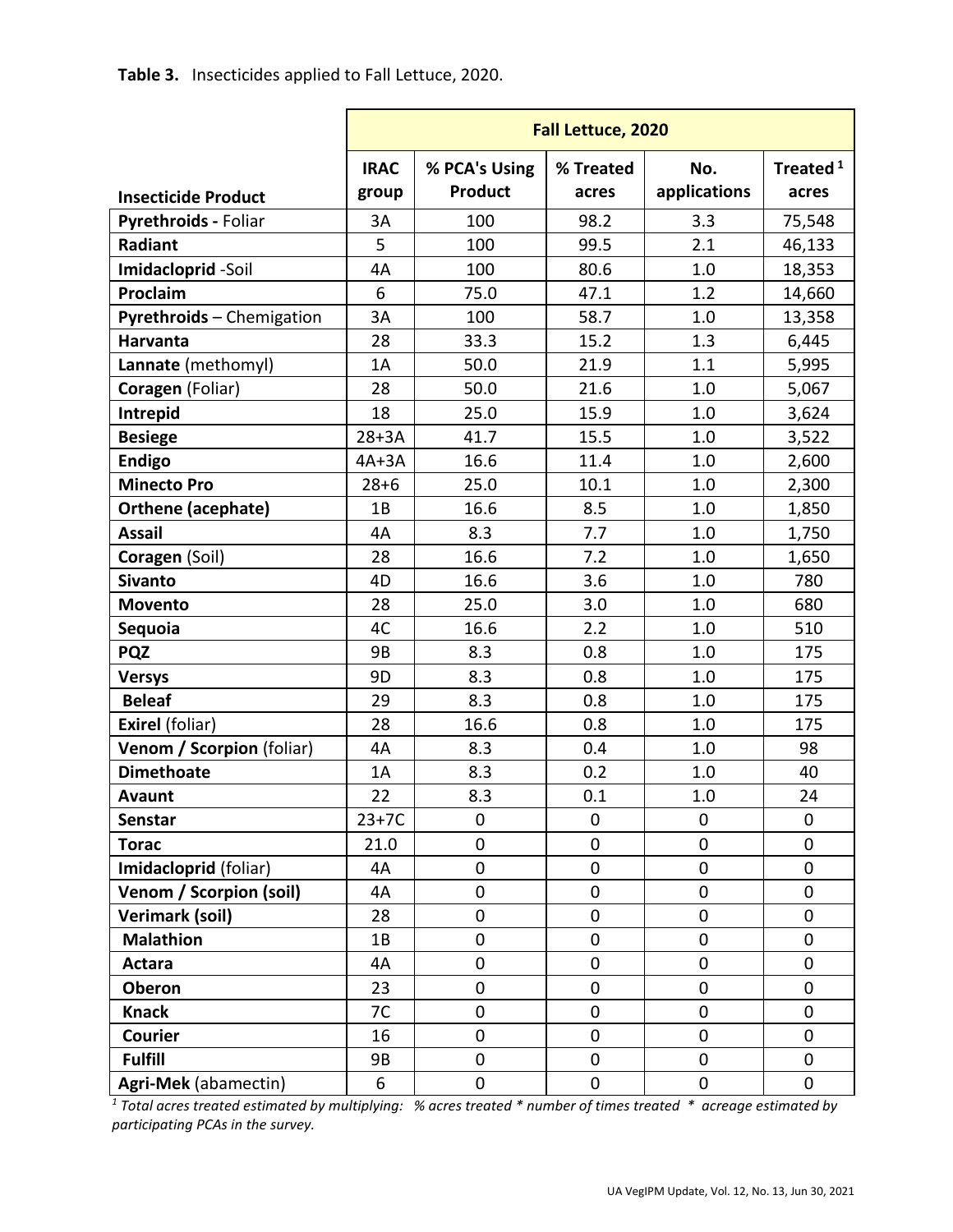Table 4. Insecticides applied to Spring Lettuce, 2021.

|                             | <b>Spring Lettuce, 2021</b> |                                 |                    |                     |                               |
|-----------------------------|-----------------------------|---------------------------------|--------------------|---------------------|-------------------------------|
| <b>Insecticide Product</b>  | <b>IRAC</b><br>group        | % PCA's Using<br><b>Product</b> | % Treated<br>acres | No.<br>applications | Treated <sup>1</sup><br>acres |
| Pyrethroids - Foliar        | 3A                          | 100.0                           | 96.3               | 2.8                 | 61,401                        |
| Radiant                     | 5                           | 100.0                           | 99.4               | 2.3                 | 47,426                        |
| Lannate (methomyl)          | 1A                          | 83.3                            | 46.2               | 1.4                 | 19,527                        |
| Imidacloprid-Soil           | 3A                          | 100.0                           | 80.0               | $\mathbf{1}$        | 17,600                        |
| <b>Movento</b>              | $28 + 16$                   | 100.0                           | 63.6               | 1.1                 | 16,991                        |
| Sequoia                     | 4C                          | 83.3                            | 33.3               | 1.1                 | 7,900                         |
| <b>Harvanta</b>             | 28                          | 25.0                            | 17.1               | 1.3                 | 7,180                         |
| <b>PQZ</b>                  | 9B                          | 33.3                            | 19.2               | 1.3                 | 7,070                         |
| <b>Sivanto</b>              | 4D                          | 83.3                            | 23.9               | 1.1                 | 5,824                         |
| <b>Besiege</b>              | $28+3A$                     | 41.7                            | 19.7               | $\mathbf 1$         | 4,340                         |
| <b>Beleaf</b>               | 29                          | 58.3                            | 19.2               | $\mathbf{1}$        | 4,228                         |
| <b>Assail</b>               | 4A                          | 16.6                            | 18.2               | $\mathbf 1$         | 4,000                         |
| Proclaim                    | 6                           | 41.7                            | 18.2               | $\mathbf{1}$        | 4,000                         |
| Pyrethroids - Chemigation   | 3                           | 58.3                            | 18.1               | $\mathbf{1}$        | 3,987                         |
| Intrepid                    | 18                          | 25.0                            | 17.9               | $\mathbf{1}$        | 3,936                         |
| <b>Versys</b>               | 9D                          | 33.3                            | 5.8                | $\mathbf{1}$        | 1,286                         |
| <b>Orthene</b> (acephate)   | 1B                          | 33.3                            | 5.0                | $\mathbf{1}$        | 1,060                         |
| Coragen - Foliar            | 28                          | 8.3                             | 4.8                | $\mathbf{1}$        | 1,055                         |
| <b>Endigo</b>               | $4A+3$                      | 16.6                            | 4.0                | $\mathbf{1}$        | 880                           |
| <b>Torac</b>                | 21                          | 8.3                             | 3.6                | $\mathbf{1}$        | 800                           |
| <b>Minecto Pro</b>          | $28 + 6$                    | 16.6                            | 3.5                | $\mathbf 1$         | 780                           |
| <b>Senstar</b>              | $23+7C$                     | 16.6                            | 1.1                | $\mathbf{1}$        | 232                           |
| <b>Dimethoate</b>           | 1A                          | 16.6                            | 0.6                | $\mathbf{1}$        | 125                           |
| Agri-Mek (abamectin)        | 6                           | 8.3                             | 0.2                | $\mathbf{1}$        | 40                            |
| <b>Avaunt</b>               | 22                          | 8.3                             | 0.2                | $\mathbf{1}$        | 36                            |
| Imidacloprid - Foliar       | 4A                          | 0.0                             | 0                  | $\mathbf 0$         | 0.0                           |
| Venom/Scorpion -Foliar/Soil | 4A                          | 0.0                             | $\pmb{0}$          | 0                   | 0.0                           |
| Coragen -Soil               | 28                          | 0.0                             | $\mathbf 0$        | 0                   | 0.0                           |
| <b>Fulfill</b>              | 9B                          | 0.0                             | $\pmb{0}$          | 0                   | 0.0                           |
| <b>Verimark (soil)</b>      | 28                          | 0.0                             | 0                  | 0                   | 0.0                           |
| Actara                      | 4A                          | 0.0                             | $\pmb{0}$          | 0                   | 0.0                           |
| <b>Exirel -Foliar</b>       | 28                          | 0.0                             | $\pmb{0}$          | $\overline{0}$      | 0.0                           |
| <b>Malathion</b>            | 1B                          | 0.0                             | $\pmb{0}$          | $\mathbf 0$         | 0.0                           |
| Oberon                      | 23                          | 0.0                             | $\pmb{0}$          | 0                   | 0.0                           |
| <b>Knack</b>                | 7C                          | 0.0                             | 0                  | 0                   | 0.0                           |
| Courier                     | 16                          | 0.0                             | $\pmb{0}$          | $\pmb{0}$           | 0.0                           |

 $1$  Total acres treated estimated by multiplying: % acres treated \* number of times treated \* acreage estimated by participating PCAs in the 2016 survey.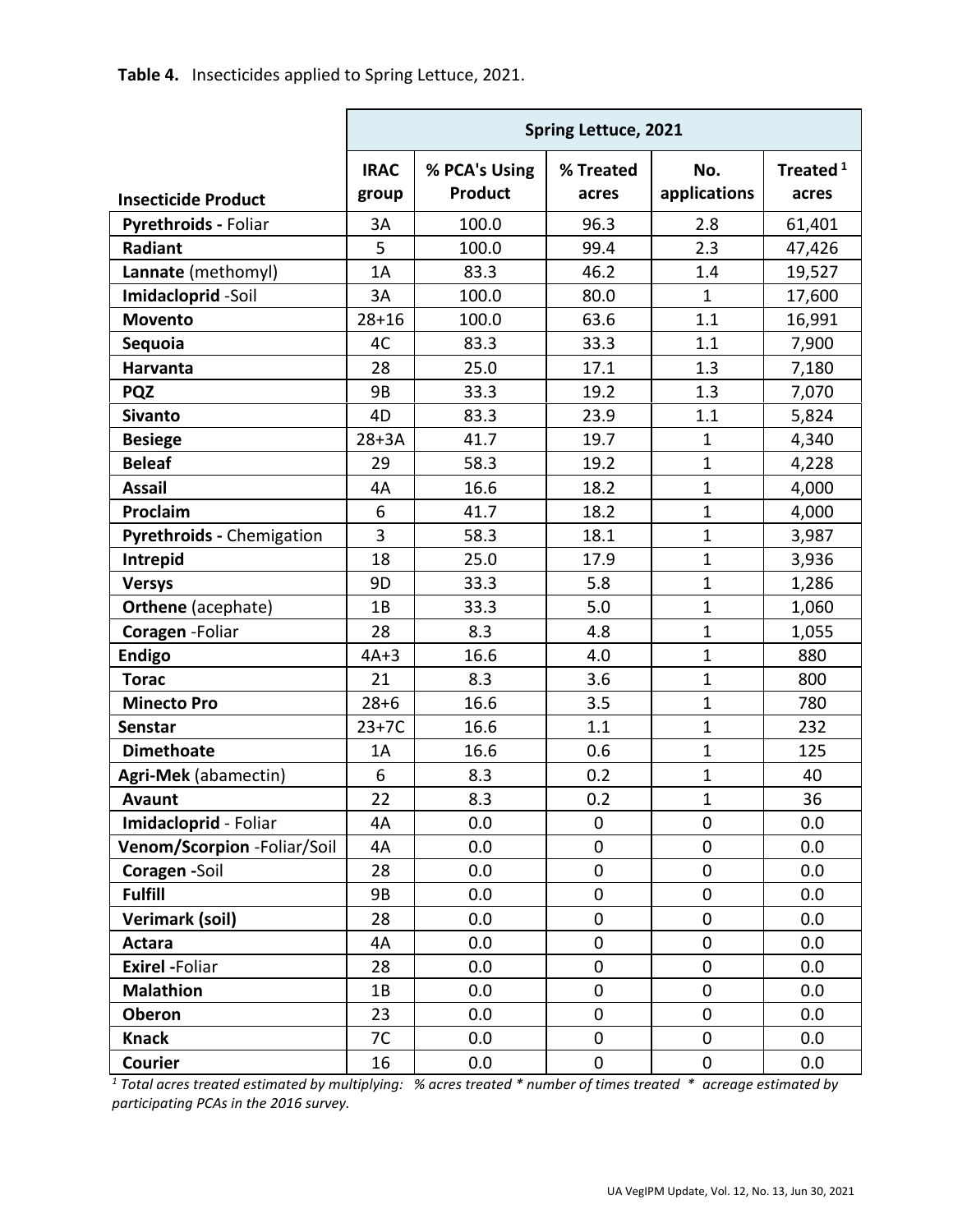

**Figure 1.** Trends in insecticide use for control of **Lepidopterous larvae** in Fall lettuce, 2004-2020.



**Figure 2.** Trends in **Diamide** insecticide use for control of **Lepidopterous larvae** in Fall lettuce, 2004-2020.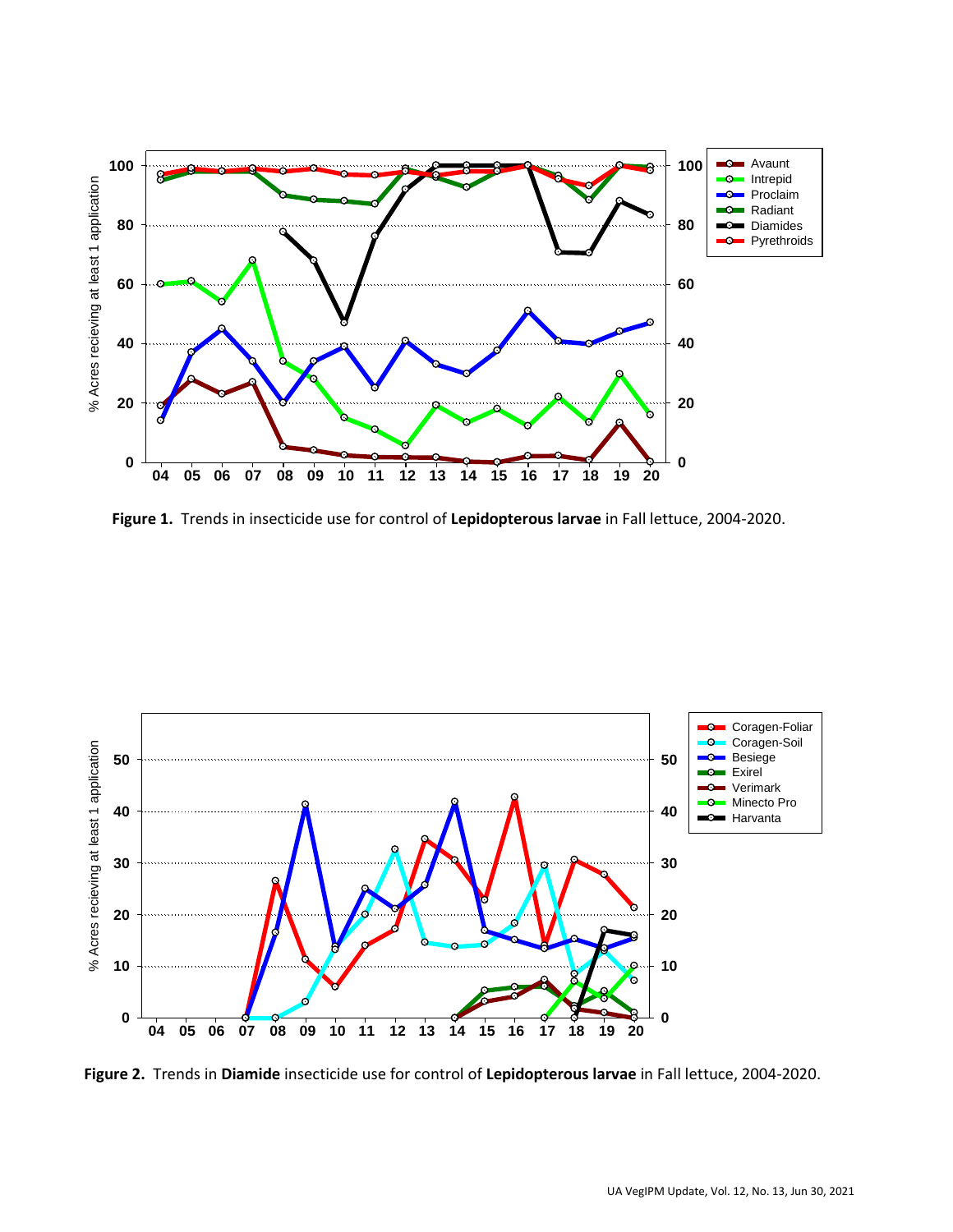

**Figure 3.** Trends in insecticide use for control of *Bemisia* **Whiteflies and other sucking pests i**n Fall lettuce, 2004-2020.



**Figure 4.** Trends in insecticide use for control of **Aphids** in Spring lettuce, 2005-2021.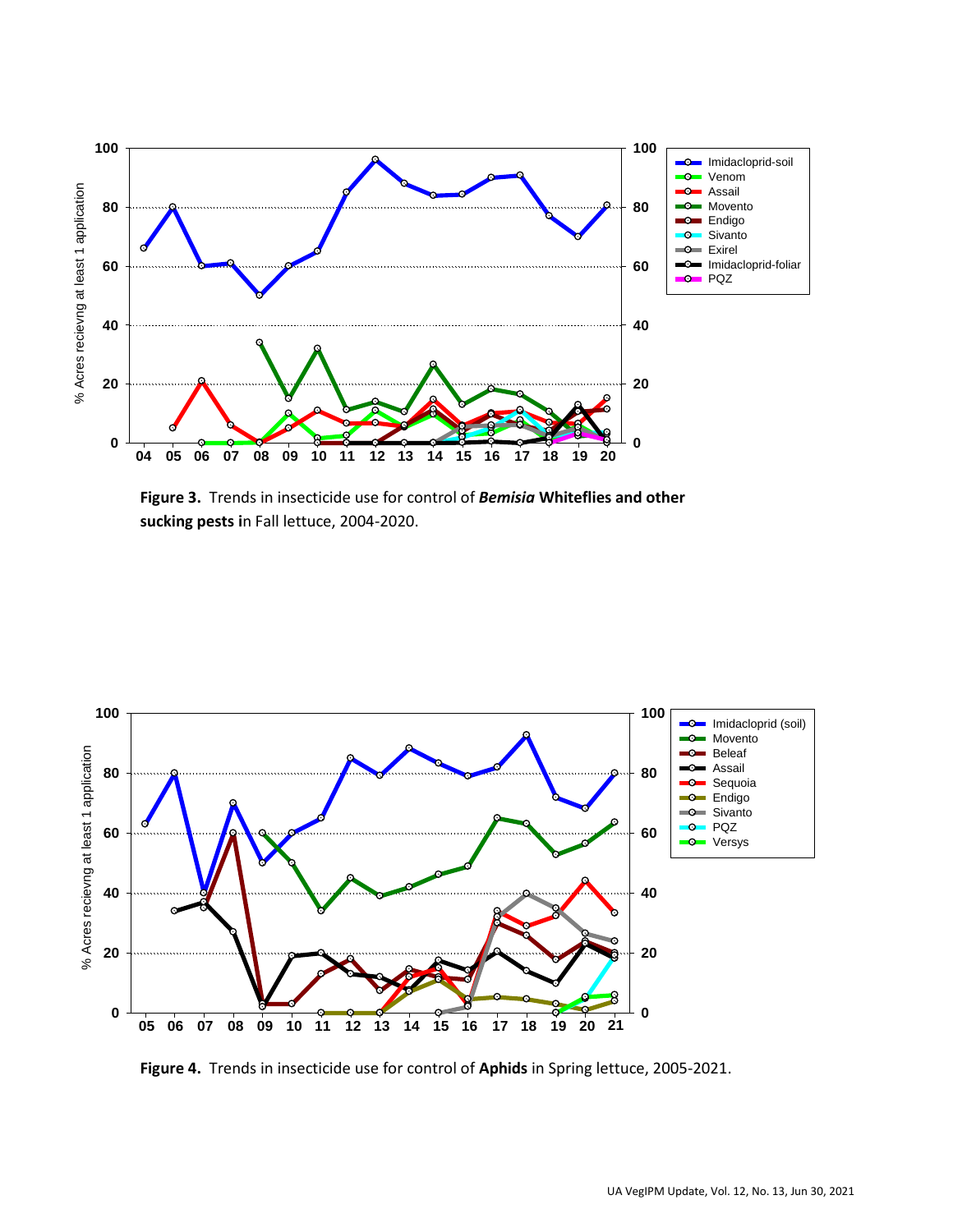

**Figure 5.** Trends in insecticide use for control of **Western Flower Thrips** in Spring lettuce, 2005-2021.



**Figure 6.** Estimates of insecticide use for Chewing and Contact insect control on Lettuce, 2020-2021.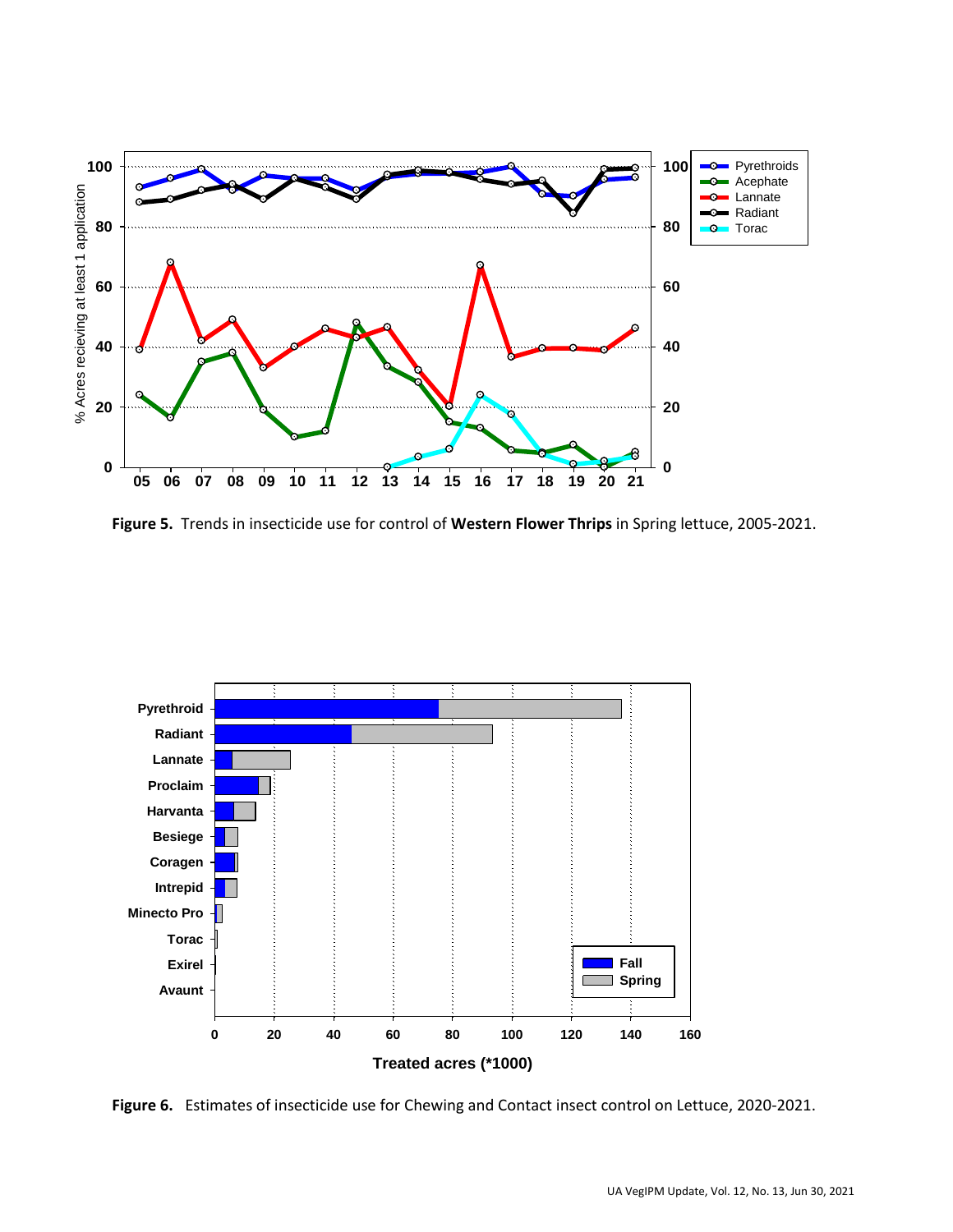

Figure 7. Estimates of insecticide use for sucking insect control on Lettuce, 2020-2021



Estimates of total insecticide use for seasonal insect control on Lettuce, 2020-2021. Figure 8.